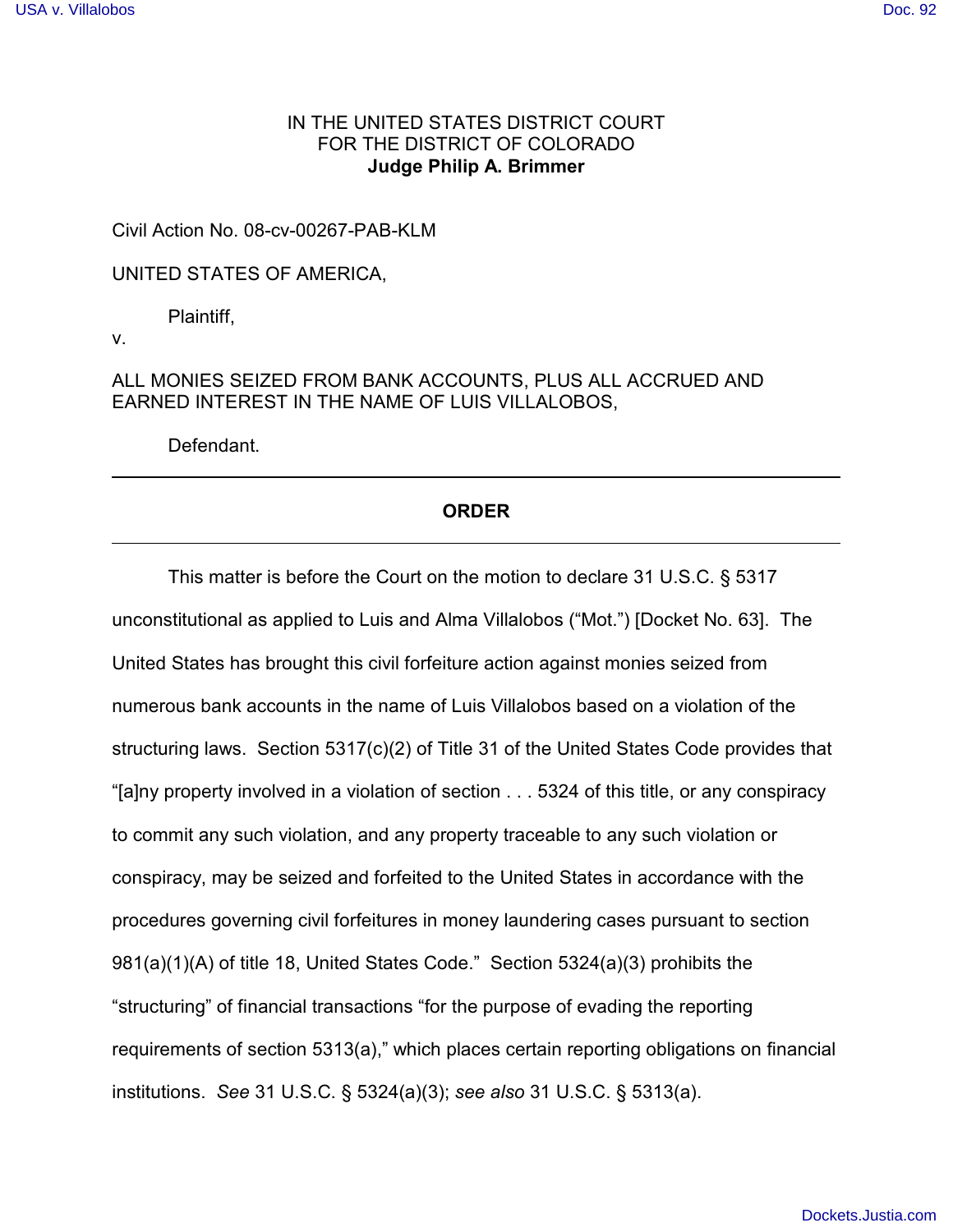On July 7, 2008, Luis G. Villalobos and his mother Alma Villalobos filed a Verified Statement of Interest [Docket No. 22] in defendant property. On August 29, 2008, Luis Villalobos, the father of Luis G. Villalobos, filed a Verified Statement of Interest [Docket No. 29]. However, on October 30, 2008, Luis G. Villalobos filed a Motion to Withdraw Claim [Docket No. 38], which was granted by Order of November 18, 2008 [Docket No. 43]. Thus, at the present time, Luis Villalobos, the father, and Alma Villalobos are the only claimants involved in the forfeiture action. The Villaloboses admit that their son was acting as their agent in making the bank deposits, but deny that they directed their son to structure such deposits with the intent to evade bank reporting requirements. Final Pretrial Order [Docket No. 80] at 2-3.

The Villaloboses argue, without citation, that it is unconstitutional to apply the civil forfeiture provisions of section 5317 to monies that were not "the instrument of illegality or fruits of any criminal activity." Reply [Docket No. 70] at 2, ¶ 2. As the United States points out, however, section 5324 provides that the structuring of deposits in order to evade a financial institution's reporting requirements is itself a criminal act. *See* 31 U.S.C. § 5324(a)(3).

The Villaloboses have not identified any authority for their claim that criminalizing such conduct is unconstitutional. Instead, they challenge the application of the statute to individuals who "lacked any criminally culpable intent," Mot. at 3, ¶ 7, and add that they "strongly deny that there was any attempt or intent to evade reporting requirements and said issue is the subject of this dispute." Reply at 2, ¶ 3. Such contentions, however, are challenges to the adequacy of the government's proof of the mens rea element of the relevant offense. *See United States v. MacPherson*, 424 F.3d 183, 189

2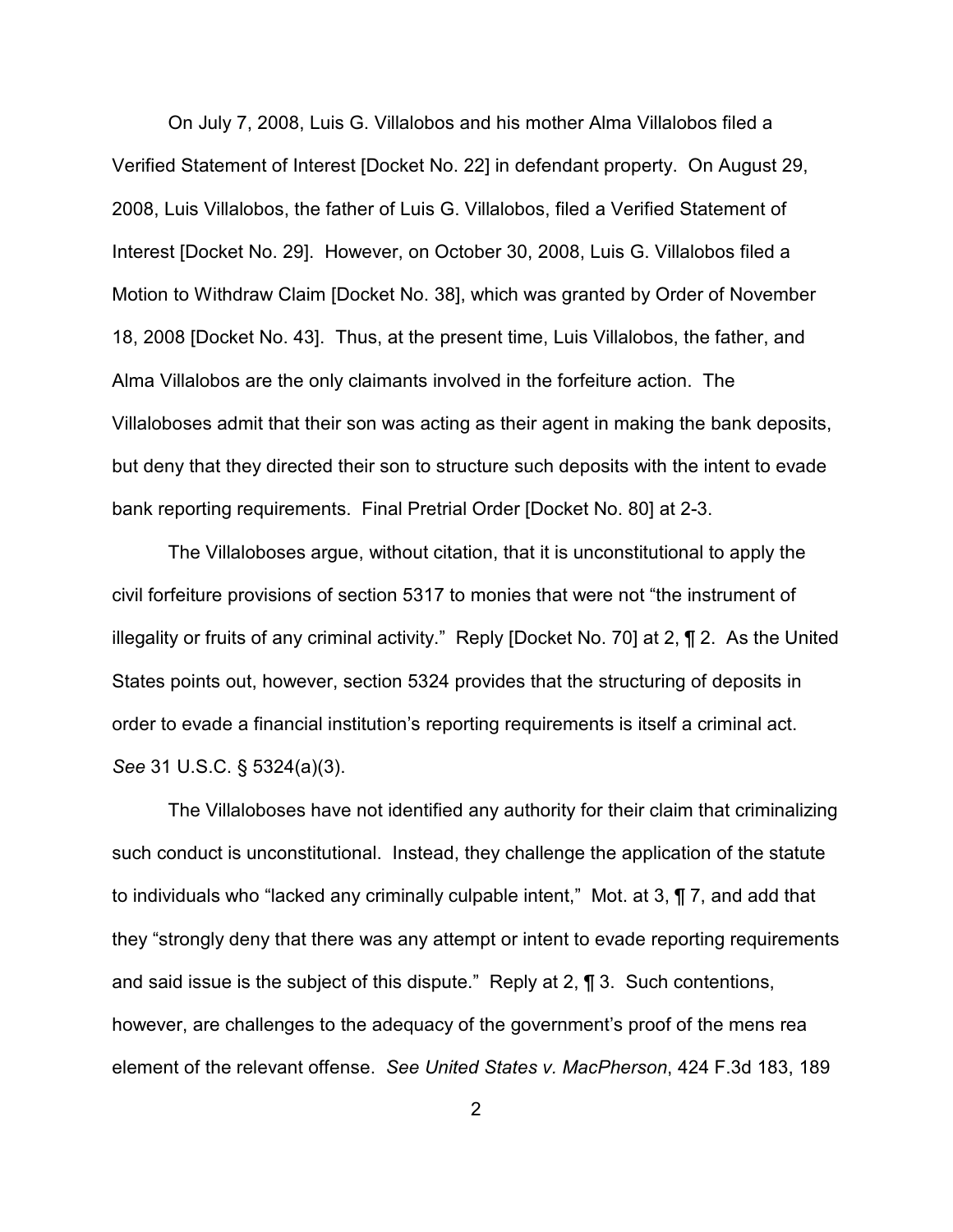(2d Cir. 2005) (stating the elements of a structuring offense as follows: "(1) the defendant must, in fact, have engaged in acts of structuring; (2) he must have done so with knowledge that the financial institutions involved were legally obligated to report currency transactions in excess of \$10,000; and (3) he must have acted with the intent to evade this reporting requirement."); *see also* Tenth Circuit Pattern Jury Instructions (Criminal) § 2.96 (2005).<sup>1</sup> The Villaloboses cite no authority for the proposition that, if they acted with the requisite intent, the statute is otherwise unconstitutional.<sup>2</sup> As for whether the plaintiff has proffered sufficient evidence to support civil forfeiture, the Court will take up that issue upon resolving the pending motions for summary judgment in this case. *See* Docket Nos. 61, 62.

For the foregoing reasons, it is

**ORDERED** that the motion to declare 31 U.S.C. § 5317 unconstitutional as

applied to Luis and Alma Villalobos [Docket No. 63] is DENIED.

<sup>&</sup>lt;sup>1</sup>In *Ratzlaf v. United States*, 510 U.S. 135, 136 (1994), the Supreme Court held that a conviction for structuring required that defendant know his conduct was unlawful. However, "Congress has since amended the statute so that willfulness is no longer required for a violation of 31 U.S.C. § 5324." *Aversa v. United States*, 99 F.3d 1200, 1205 n.4 (1st Cir. 1996) (citation omitted).

 $2$ The Villaloboses also contend that forfeiture of the monies violates the takings clause of the Fifth Amendment to the United States Constitution. However, if the government establishes its right to the monies under the civil forfeiture statute, it "may not be required to compensate an owner for property which it has already lawfully acquired under the exercise of governmental authority other than the power of eminent domain." *Bennis v. Michigan*, 516 U.S. 442, 452 (1996); *see AmeriSource Corp. v. United States*, 525 F.3d 1149, 1154 (Fed. Cir. 2008) ("*Bennis* suggests that so long as the government's exercise of authority was pursuant to some power other than eminent domain, then the plaintiff has failed to state a claim for compensation under the Fifth Amendment. The innocence of the property owner does not factor into the determination.") (citations omitted).